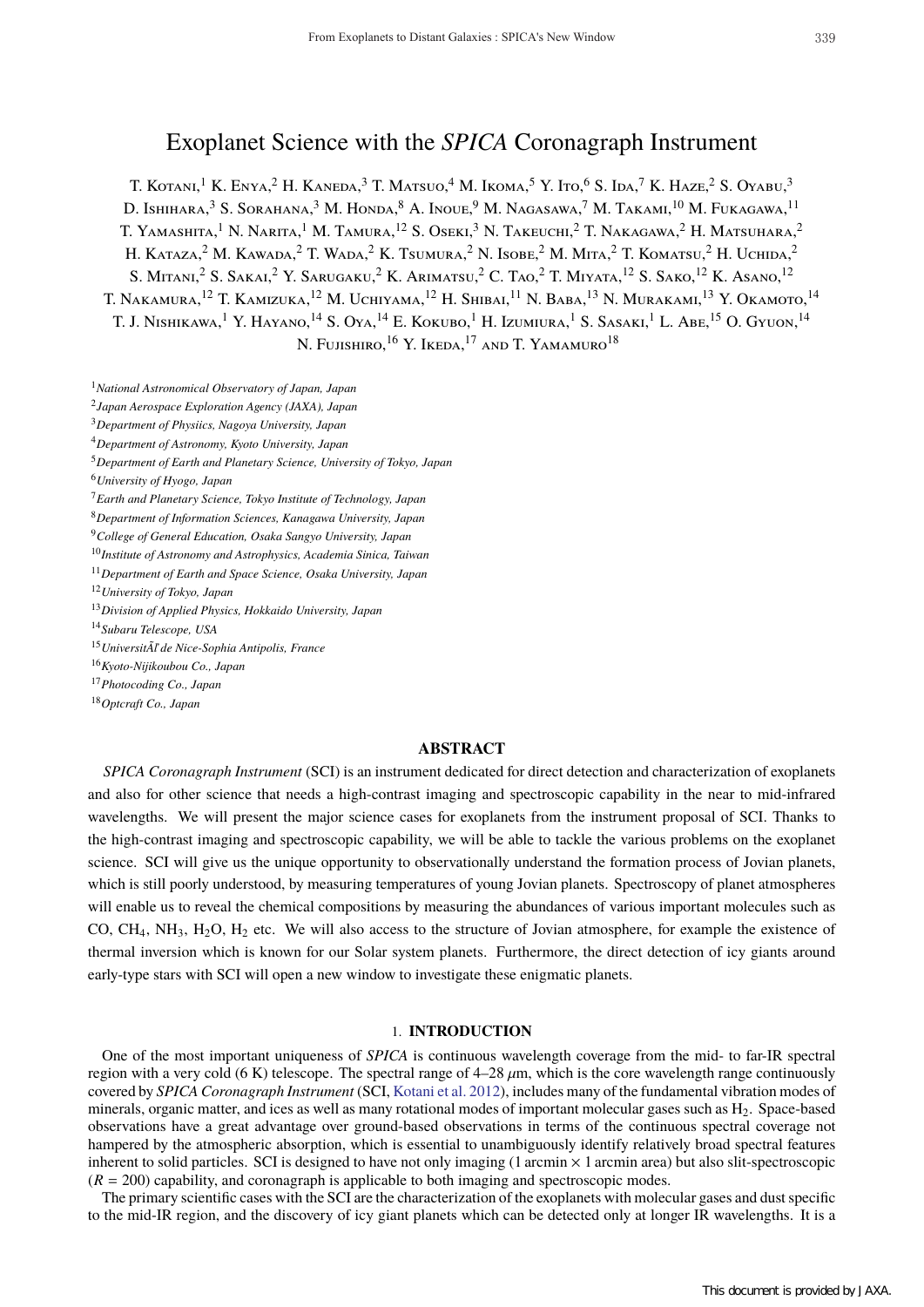#### KOTANI ET AL.



**Figure 1.** Planet search regions with *SPICA*-SCI (blue box), GAIA (red line), and radial velocity (green line) and the planets discovered so far (black dots). The detection limit of GAIA is derived based on Sozzetti (2010).

perfect complement to studies on exo-planetary science which are performed or to be performed by many other dedicated programs at shorter wavelengths. In particular, the mid-IR characterization would enable us to accurately determine temperatures of young planets at cooling phases, which are crucial to examine planetary formation theory: core-accretion model or disk instability model. The studies of solid materials around planet-forming stars will lead us to understanding raw materials of planets and even the origin of life on planets.

#### 2. **PLANET FORMATION PROCESS REVEALED BY THERMAL HISTORY**

The key parameter to reveal planet formation process is the temperature of the planetary atmosphere soon after the planet is formed. The atmospheric temperature imposes constraint on the amount of the gas accretion onto the planet, which takes place at the final stage of the gas giant formation. Recent theoretical models (e.g. Spiegel & Burrows 2012) indicated that the initial conditions of the planet depend on the formation process, i.e. core accretion or disk instability, although their conclusions are still in debate. The planets formed through the two processes are different in the atmospheric temperature. The planets are expected to retain their initial conditions for 1 Gyr after the gas accretion onto the core is completed. Thus the planet temperature in the gas accretion stage is very important for understanding both the planet and the satellite formations. With the SCI, it will be possible to estimate the initial condition of the planet through measuring the planet temperature as a function of the age of a planet.

The spectral features of atmospheric molecules are crucial indicators of the planet temperature. Since there are several important molecular absorption lines in the wavelength coverage of the SCI, the atmospheric temperature can be determined through spectroscopy of the planet atmosphere. CO and  $N_2$  are stable at temperatures higher than 1500 K. As the temperature decreases, they react with  $H_2$  to form  $CH_4$  and  $NH_3$ . As a result, they become the dominant carbon- and nitrogen-bearing species at low temperatures, respectively. At a total gas pressure of 1 atmosphere,  $CH_4$  and  $NH_3$  mainly form at temperatures below 1000 K and 700 K, respectively. In addition, the mixing fraction of  $H_2O$  increases by releasing the oxygen tied up in CO. Thus, while CO is an indicator of high-temperature objects,  $CH_4$ ,  $NH_3$  and  $H_2O$  are indicators of low-temperature objects. Therefore the planetary atmospheric temperature can be measured through observing the molecular absorption.

In order to observationally restrict the planetary formation process through the atmospheric temperature at the final stage of the gas accretion, both the age and the dynamical mass of the planetary system have to be known in advance. Therefore nearby young moving groups and open clusters, whose ages are determined by the H-R diagram, are observational targets for the SCI. Future precise astrometric observations with ground-based or space telescopes such as LBTI, VLTI, and GAIA, would discover planetary-mass objects even around young systems to determine those dynamical masses. Figure 1 compares the planet-search regions with the SCI and the future astrometric observations. The spectroscopic follow-up observations with the SCI will be able to determine the atmospheric temperatures of the planets whose ages and masses are already determined.

This study requires spectral resolution *R* ∼ 200 and wavelength coverage from 4 to 12 µm to resolve the molecular absorption features due to CO (4.7  $\mu$ m), CH<sub>4</sub> (6.5  $\mu$ m, 7.7  $\mu$ m), NH<sub>3</sub> (6.1  $\mu$ m, 10.5  $\mu$ m), and H<sub>2</sub>O (6.2  $\mu$ m). High contrast  $(10^{-6}$  level) is needed because the planet formed by the core-accretion process is already faint even at the final stage of the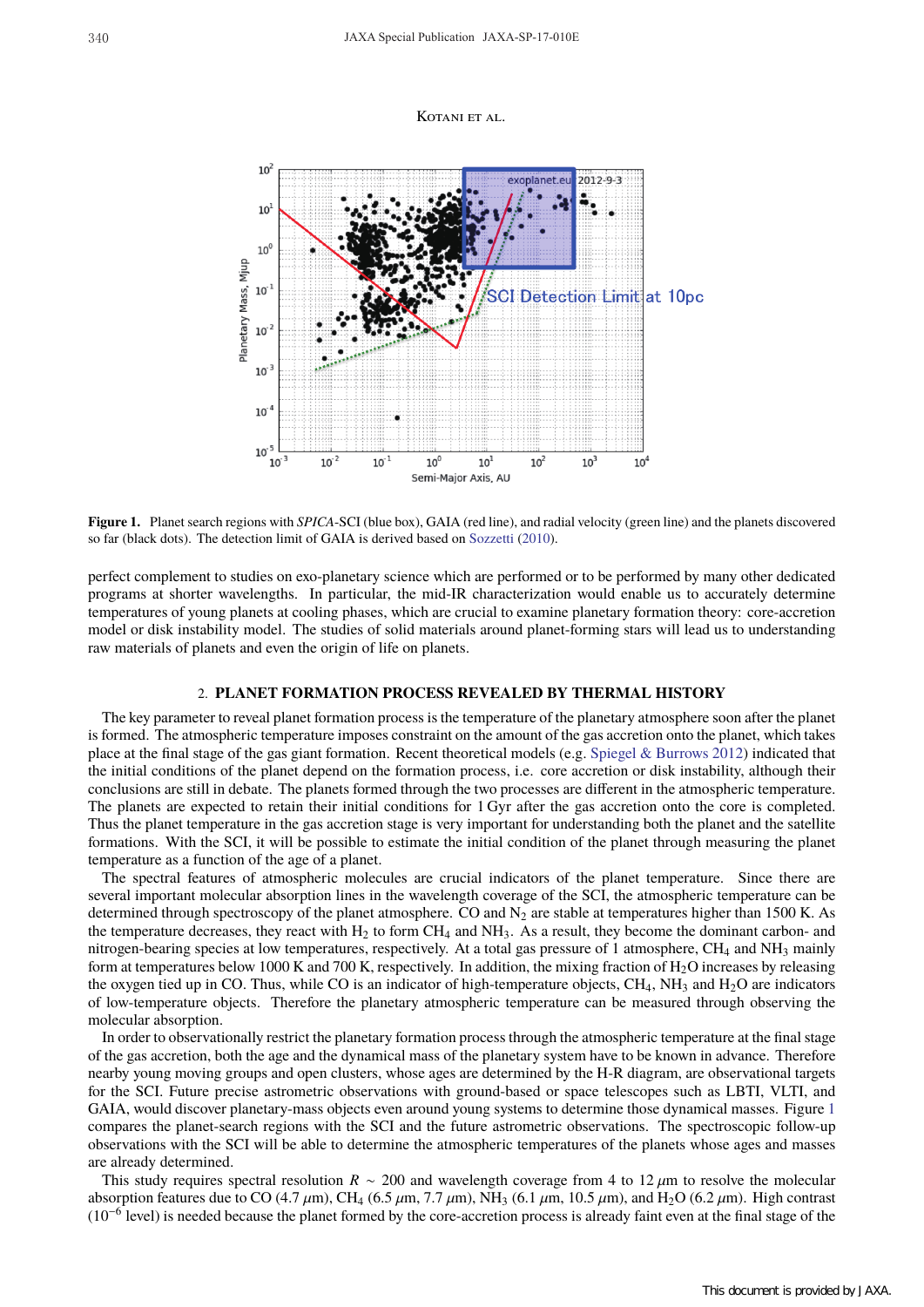gas accretion. Therefore the SCI provides a unique opportunity for revealing the planet formation process from a point of view of the atmospheric temperatures.

# 3. **H**<sup>2</sup> **AND HE IN THE ATMOSPHERE OF JOVIAN EXOPLANETS**

 $H<sub>2</sub>$  is the major component in the atmosphere of Jovian planets and it is a main factor in determining the opacity. Investigation of the H<sub>2</sub> spectral feature is important in determining the cooling process and the heat balance in the Jovian atmosphere. For example, Jupiter and Saturn are two gas-giant planets in our solar system and similar in many characteristics, but the atmospheric He abundance of Saturn significantly differs from that of Jupiter; the He mass fraction of Saturn is much less than those of Jupiter (Conrath et al. 1987).The atmospheric abundance of He in the planets of evolved systems can be significantly reduced from the initial value due to the differentiation process of He in the atmosphere during the planet evolution (e.g. Gautier et al. 1981; Stevenson & Salpeter 1977). It is believed that the He differentiation process has not, or at least only recently, started in the atmosphere of Jupiter, while it has already proceeded in that of Saturn. Since we only know the cases of Saturn and Jupiter, we do not know which case is more typical in gas-giant planets. The effective approach to this issue is a systematic measurement of the atmospheric He abundances of gas-giant exoplanets with the SCI.

Mid-IR spectroscopy of Jupiter by *Voyager* revealed that the broad collision-induced S(0) and S(1) transitions of H2 are seen in the wavelengths of  $13-20 \mu m$ , and  $> 20 \mu m$ , respectively (Hanel et al. 1979). The SCI aims to obtain similar spectra for exoplanets in the coronagraphic spectroscopy mode. The opacity determined by measuring the  $H_2$  features will contribute to understanding of the cooling process and the heat balance. It would be possible to obtain the abundance ratio of H2 to He by fitting the spectra with the appropriate models considering the temperature dependence, as demonstrated by the *Voyager* 1/IRIS observation (Gautier et al. 1981). It requires the continuous spectral coverage from 10 to 28 µm with the spectral resolution of *R* ∼ 50 to cover the entire S(1) feature and part of the S(0) feature.

## 4. **ATMOSPHERIC STRUCTURE OF JOVIAN EXOPLANETS**

## 4.1. **Thermal Inversion**

It is a controversial issue whether the thermal inversion, i.e., the turn-over of the pressure-temperature profile, is common or not in the atmosphere of planets. The thermal inversion would imply a thermal input from outside of the atmosphere. Mid-IR spectroscopy by *Voyager* contributed much to obtaining such information for outer planets in our solar system. In the case of extra-solar systems, infrared SEDs were recently obtained for transiting exoplanets (i.e. inner planets) and the pressure-temperature profiles were derived (Madhusudhan & Seager 2009), however the thermal structure of the atmosphere is yet to be understood well, especially for outer planets. The thermal environment of inner planets is expected to be quite different from that of outer planets, although the thermal inversion in the atmosphere of outer planets is currently studied only for our solar planets. SCI will provide the infrared spectra of outer exoplanets, which enable us to make a systematic study of the thermal inversion for outer exoplanets. Spectroscopy with *R* ∼ 200 and continuous coverage between  $4-20 \mu m$  is important for this study.

#### 4.2. **Photo-Chemistry in the Upper Atmosphere**

In our solar system, strong  $C_2H_6$  feature (12.2  $\mu$ m) is detected in the mid-IR spectra of Uranus and Neptune (Conrath et al. 1989). It is believed that the photolysis of CH<sub>4</sub> under 1  $\mu$ bar produces C<sub>2</sub>H<sub>6</sub> found in Uranus and Neptune. The material produced by photo-chemistry is potentially of small particle origin, which can affect thermal phenomena via radiation cooling and the green-house effect. It is known that the ratio of  $C_2H_6$  to CH<sub>4</sub> is 1.99 % in Uranus, but only 0.0006 % in Jupiter. The SCI has a capability to measure the intensity of the C2H6 feature. Spectroscopy with *R* ∼ 50 and spectral coverage between  $10-14 \mu m$  is important for the measurement of this feature.

## 4.3. **Haze in the Atmosphere of Exoplanet**

Haze, non-gas small particles floating in the atmosphere, which are also known as dust or cloud, is likely to play an important role in the atmosphere, affecting the thermal phenomena via radiation cooling and the green-house effect. In the case of brown dwarfs, dust is considered to be an important component in their photospheres (e.g., Tsuji et al. 1996). When the photosphere is cooled below the condensation temperature, dust forms in the photosphere, changing the thermal structure and chemical composition of the photosphere. However the haze in the atmosphere of exoplanets has not been studied well, especially that in outer exoplanets. One of possible studies on the haze with the SCI is to search for major dust features such as those due to hydrocarbon grains.

## 4.4.  $4 \mu m$  Excess in the Spectra of Jovian Exoplanets

The clear evidence that exoplanets have the Jupiter-like atmosphere can be obtained by detecting an SED excess at wavelengths of  $4-5 \mu m$ , which is caused by looking at inner warm regions through the opacity window of the Jovian thick atmosphere. The amplitude of the SED excess can also be an alternative indicator of the age of an exoplanet. Spectroscopy with R ∼ 50 covering 4–5  $\mu$ m and longer wavelengths can detect this SED excess, as well as the baseline of the SED.